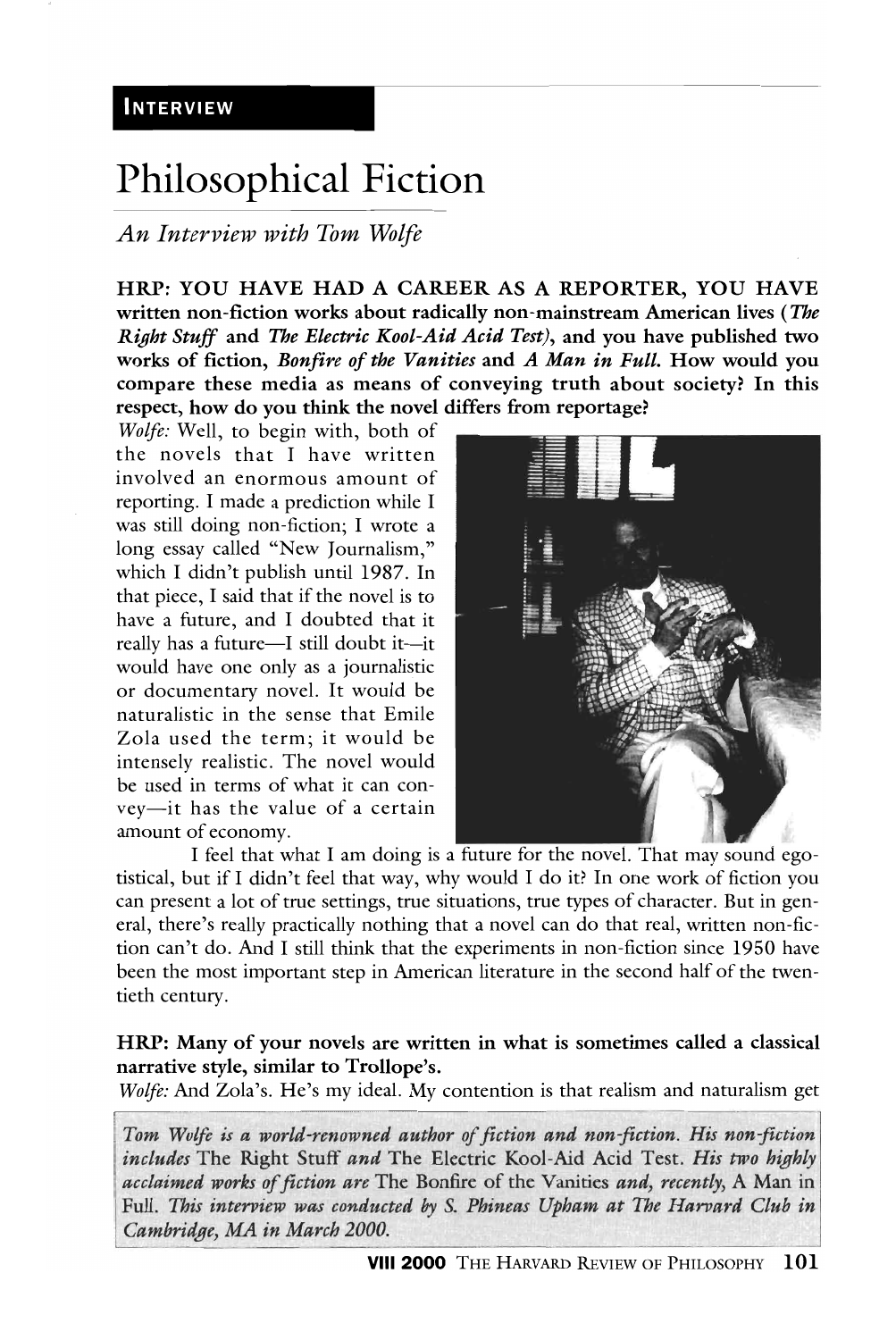down to the real logical workings of the mind. The vivid detail of the realistic novel, which after all is an invention of the eighteenth century, hasn't been with us that long.—It is something that jogs the memory in such a way that emotions get stirred.

We now know that memories are attached to emotions; we don't just store factual memory-there's always emotion attached. Realistic fiction plays upon that, and so you get that symphony of emotions. It was only with the invention of the realistic novel that reading literature made people cry. It just never happened before. Now second-rate novels can make people cry because of the technical advantages of realism. I'm saying you can't back down from that. You can only take it further. And that is what I insist I have done.

# HRP: You have been interested in neuroscience recently. How has this informed your work, and how do you think this will affect philosophy or literature in general?

*Wolfe:* Yes, I have. For most of this century, among the most dominant ideas that influenced human beings in countries such as the US were theories that held that external situations create the destiny of the individual. The two major ideas have been freudianism and Marxism. Both are external theories, or externalist theories. Marx says your class identity is your destiny. Freud says your family's Oedipal drama is your destiny. In both cases, something from outside is acting on the infant and the child. Neuroscience says something entirely different. It says your genetic histo-

*Every human being is born not as a blank slate) but as a negative waiting to be slipped into developmental fluid.* 

ry is your destiny. Edward Wilson, who I think is probably the most influential thinker in this area, says that every human being is born not as a blank slate, but as a negative waiting to be slipped into developmental fluid.

In other words, you can develop your potential well

or you can develop it poorly; but all you're going to get is what's on that negative at birth-that genetic imprint. Now this I think is already causing people to revise their conceptions of themselves and to believe that "the fix is in."

Professor Nozick mentioned a study about happiness earlier today that says everyone has a certain happiness thermostat setting. If your setting is low, you can have a tremendous triumph in your career and you will be happier for six weeks. Then one day you'll say, "Oh God, I really didn't deserve all of that. Things are actually pretty awful." And you're right back down to your setting. Or somebody who has a high setting can have a most horrible reversal and then wake up one day and say, "I think I'll go out and sell some encyclopedias."

#### HRP: What aspects of hwnan nature do you believe are intrinsic or constant and what aspects are variable, given this view of hwnan nature as a photographic negative?

*Wolfe:* I believe there are at least four determined constants within human behavior.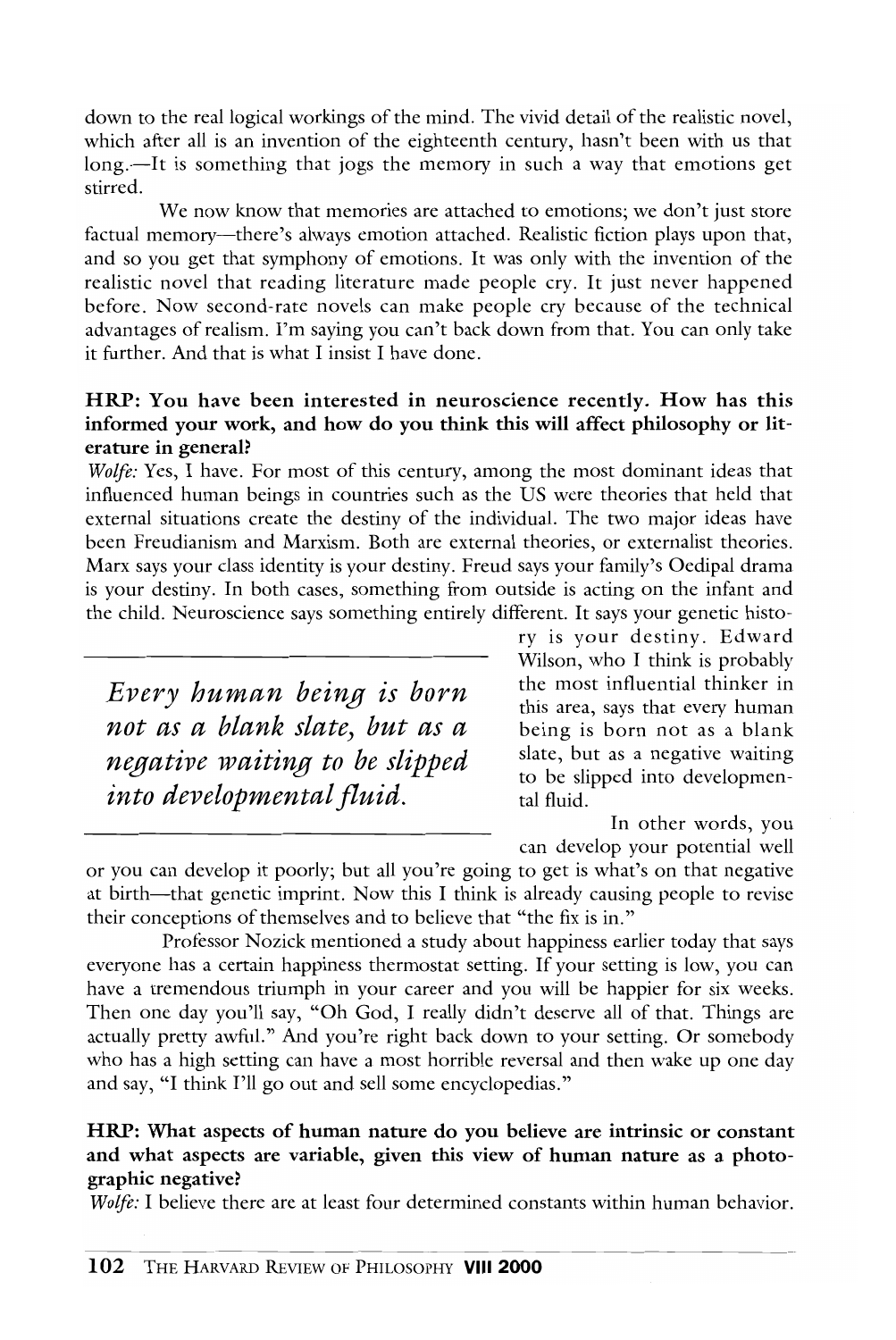They never change. One is the desire to ward off death. Another is the desire to avoid irksome toil. I think that's a fundamental human trait--it expresses the principle of inertia: the desire to avoid irksome toil. The third one is the desire to procreate. We really are like mayflies.

# HRP: And *Mayflies* was originally the title of your newest book, ultimately called *A Man in Full.*

*Wolfe:* Yes, originally. Mayflies go through this furious activity in one month. Mayflies, if you eyer seen them, rise up near riverbanks, particularly in the Midwest. They are like a blizzard in the streets.

They furiously try to procreate, and each one lives only twenty-four hours. I saw this at Appleton, 'Visconsin. I was up in Lange College with a biology teacher. She was explaining to me the nature of the mayfly. I said, "That is the most ridiculous thing I've ever heard of. How could evolution come up with a creature that just does nothing but spend twenty-four hours trying to reproduce itself?" And she said, "Well, I'll tell you two things. First of all, to the mayfly it's a lifetime. And second, what makes you think your life is any different?"

The fourth [constant within human nature] is the one that interests me the most. It is the overarching one-a universal aspect that I was subsumed by. It's the desire to serve the honor and superiority of-in quotes-"my kind." Not me, but "my kind." For that reason I think that sociology right now should be the queen of all the sciences and that evolutionary biology should be a subset. In *Consilience,*  Edward Wilson proposes that evolutionary psychology is the queen of the sciences and that evervthing else is a subset, particularly sociology. I think the opposite is the case, but I won't get into that right now.

I think that biology is both literally and scientifically a subset of sociology. But certainly it is a subset of the social sciences. Just think of the parts of human life that are determined by a concern for "my kind."

#### HRP: Continue on the theme of human nature. What is essential about human nature; what's fundamental about human nature and the nature of other creatures?

*Wolfe:* That's a very big point right there. I'm interested in the fact that evolutionary biology is now part of the given. In the intellectual world, it is generally part of the given that Darwinism is absolutely correct, that there is no cardinal distinction between man and animals. However, before "the death of God," before many people stopped believing in God, man was believed to have been created in the image of God. That's a fundamental Christian belief, and probably other religions have the same belief. Once you get rid of God, once you don't believe in God anymore, you have to, or you're more apt to, believe in Darwin; you are more likely to believe that there's no ditlerence, no fundamental difference, between animals and humans.

HRP: You often speak of America. Both of your books contain dramatic panoramas of the diversity of American life. What do you believe holds America together? Is America a philosophical construct, say, that can accommodate everybody because of a set of philosophically liberal positions? Your books include so many different classes and mutually exclusive points of view: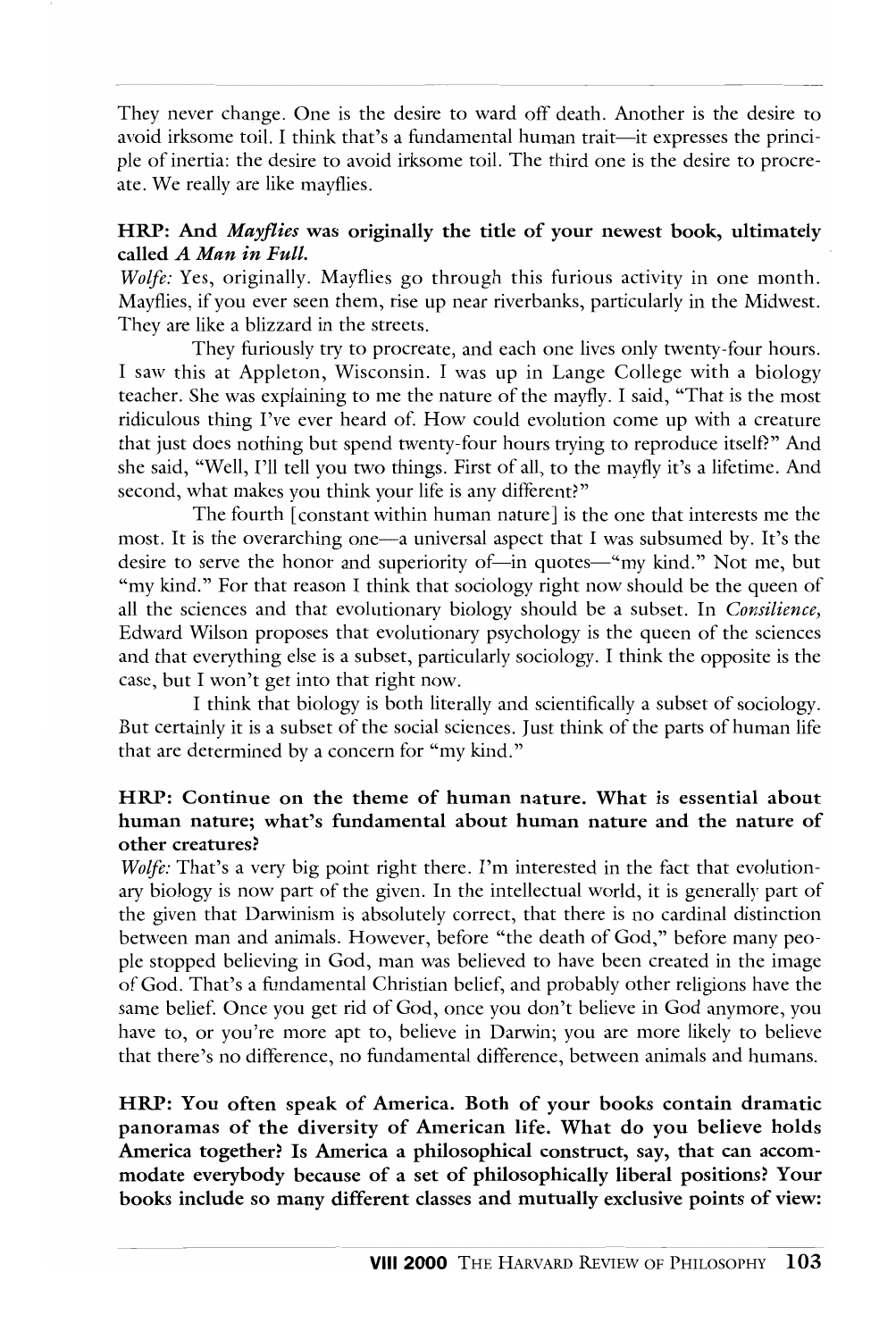#### how do you reconcile them?

*Wolfe:* There used to be debates about something called American exceptionalism. I do think that America is exceptional in that this country never had an aristocracy. It never had a real class system. To this day it doesn't have one.

Any sociologist worth a nickel—worth a dollar—will tell you that socially there is only one dividing line in this country in terms of class: you either have a bachelor's degree or you don't. And that is significant. Beyond that, in most parts of this country, the only other major class distinction is whether you arc respectable or not. "Respectable" means "subscribing to certain bourgeois values"—believing in order, politeness, education, enterprise, and citizenship.

#### HRP: And those values are essentially American?

*Wolfe:* These are the bourgeois values all over the world.

#### HRP: What then makes America's philosophical basis different?

*Wolfe:* That there's nothing else.

#### HRP: Any examples?

*Wolfe:* You'll notice that even at the height of the New Left movement, that is, the late anti-war movement in the sixties, no one ever attacked the upper classes; the attack was always on bourgeois values. No one ever knows where it is, the upper

*I was shocked at how many people saw* Bonfire of the Vanities *as a horrifying portrait of a big city.... To me) it was human comedy.* 

class. There are seventy people who have a lot of money. So it really gets down to whether you have a bachelor's degree or not. That is very significant. There are all sorts of jobs that are shut if you don't have a bachelor's degree.

HRP: In your novels, you seem to portray American culture as becoming in some ways more cruel and more brutal. Consider, for example, in *A Man in Full* the brutal treatment of Charlie by the bankers. That could never have occurred eighty years ago.

*Wolfe:* Because it would've been a violation of a sense of bourgeois rightness. But it's not a very big deal. I was shocked at how many people saw *Bonfire of the Vanities* as a horrifying portrait of a big city. When I wrote it, I was in awe of the way these people lived their lives. I said to myself, "Look at what that one's doing! Look at that one! This is amazing!" To me, it was human comedy.

And I just loyed every minute of it; I loyed living in the city where life was so colorful. And that was also—from the moment I saw the first potato plantation in Georgia-which is how *A Man in Full* began. I said, I've got to know about these people, I've got to learn what they're like, where they come from, what they do. So I didn't write either book as an indictment of anything. I pride myself on that fact that if you read any of my long books, starting with *The Electric Kool-Aid Acid Test, The Right Stuff, Bonfire ofthc Vanities,* or *A Man in Full,* and try to find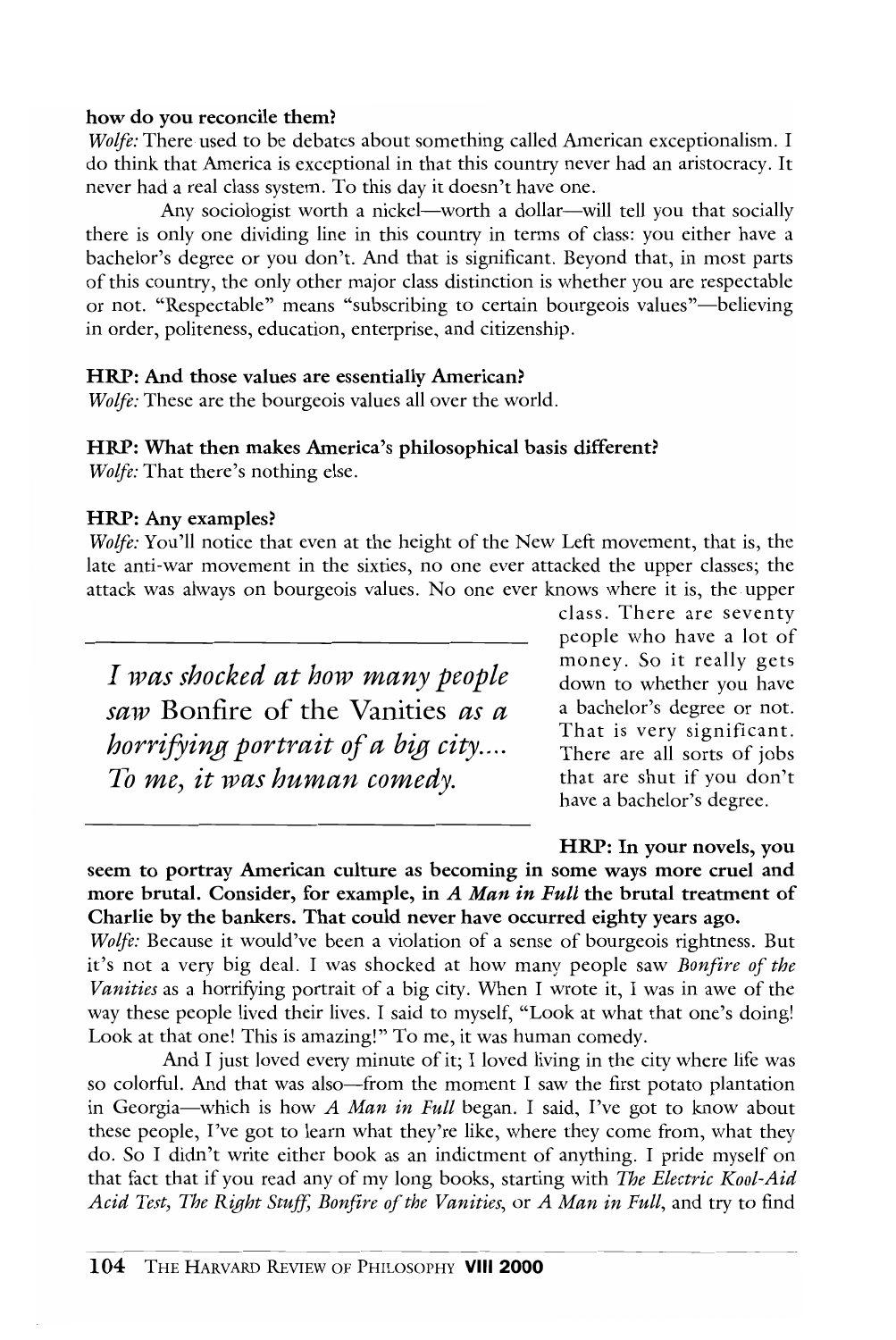a moral slant in them, I don't think you'll succeed.

And I think that is a great sign. I think there is such a thing as egotistical writers, egotistical objectivity. It's more important for a writer to discover sides of life that most people don't know about, to bring them alive, and to bring whatever you're writing about alive, and to make people see and understand it.

If that's more important to you than any other issue in the world, more important to you than any moral issue, any political issue, that lends you an objectivity-egotistical objectivity. It's more important for you to see well as a writer than to advance any cause. I feel sorry for people who devote their writing talent to advancing causes hecause obviously their cause is more important than their talent. Now Orwell disagreed. I love Orwell, but he disagreed. He said he never wrote a decent line that wasn't political. A lot of people feel that way, but I don't.

#### HRP: When you were doing your research for some of your earlier books, in what way were you able to integrate yourself into a hippie community, or a surfing community, or a community of Black Panthers, or a community of racecar drivers?

*Wolfe:* I gave up early in the game on integrating myself.

#### HRP: What were you able to do?

*Wolfe:* I've never tried to blend in-I mean, I tried in the beginning to blend in. It was hopeless. I was usually too different.

#### HRP: But they accepted you on some level.

*Wolfe:* Because I was the man from Mars. Most people, I've found, think journalists are a great ally. Most people have what I call information compulsion. For example, and I think all of us feel it, if you're walking down the street, and somebody drives up and says, "Excuse me, could you tell me the way to Chestnut Lane?" If you know the way, you can't talk enough. You say, "Turn around down here and go hack two lights 'til you see a big church. You'll run into a big church, take a right." You can't tell them enough because you have information compulsion; you're gaining a few minor status points by knowing something they don't know and imparting the information. If on the other hand you don't know how to get there, you go away muttering, "What the hell did they stop me for? What do they think I am, some local mission girl? The nerve!" This is information compulsion. So I was always the man from Mars who wants to know, who doesn't know a thing, who is eager to learn.

"I want to know what you know. Please tell me." And people will—that's the way I worked. I didn't dress down; I always wore a jacket and tie. A suit and tie, really, among the hippies. In fact they kind of were amused by it, and then they respected it as a show of independence. They hadn't seen a necktie in ages, except on the hated suits. I go everywhere as me, so I never become integrated.

HRP: You write about the modem condition that man finds himself in. This condition, almost a moral stance towards life, includes a portrayal of a world where in many ways manners and morals have been declining. What do you think came first, the decline of manners or the decline of morals?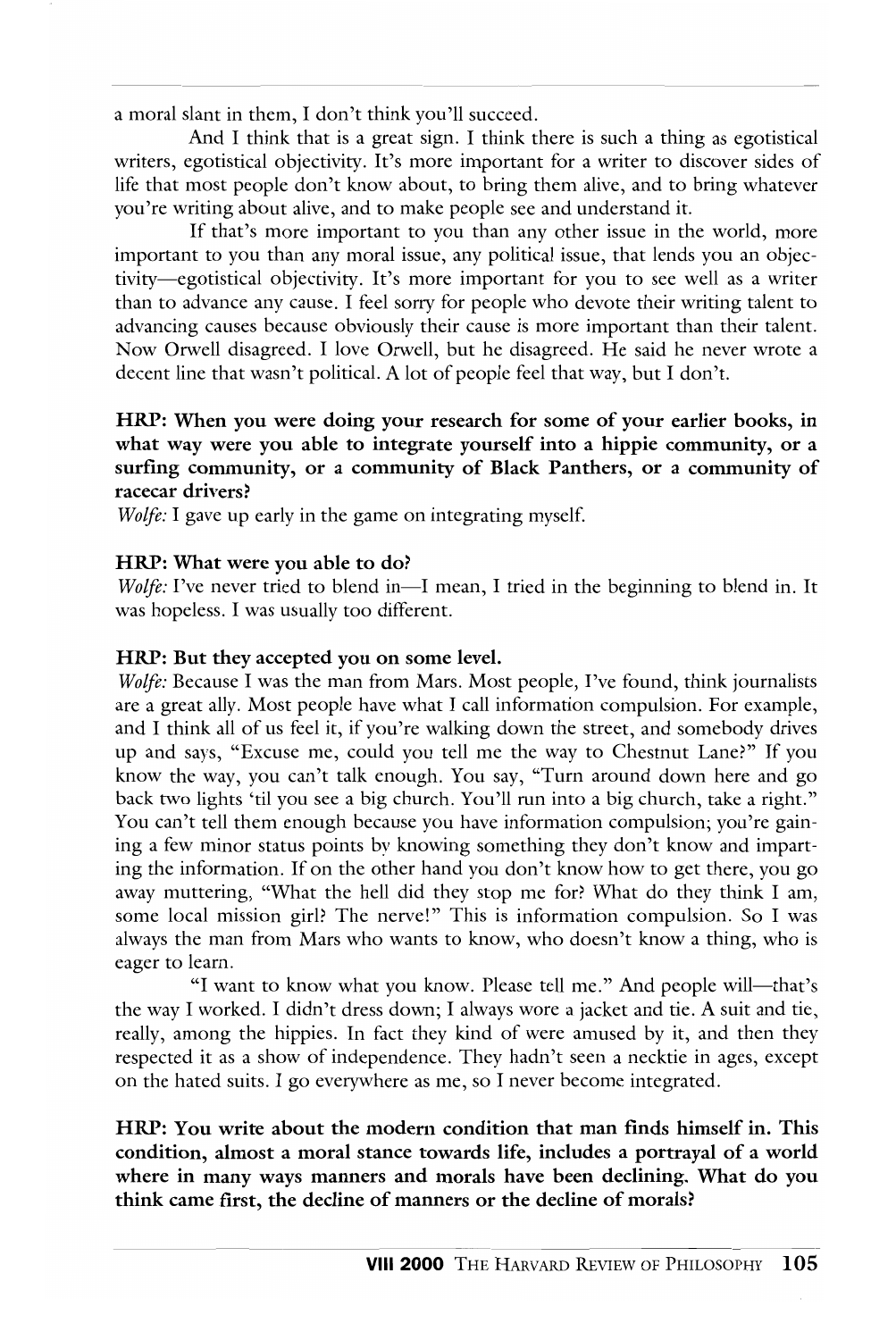*Wolfe:* Well it's probably the decline in morals that was first. We go back to Nietzsche now. Nietzsche said that once you no longer believe in God-and, you have to understand, you're talking to someone who doesn't believe in God—once you no longer believe that there's a power that can point to you with a very long finger and say, "Thou shalt, thou shalt not, and thou better listen," it's very difficult, if not impossible, to maintain a moral code. So the breakdown in the strength of moral code really began with what Nietzsche called the death of God. A period that began with nationalism in which influential people stopped believing in God.

Another thing that goes along with that, which seems very mundane and is very much underestimated, is the ease of travel. It means you can live a life in which no one's looking over your shoulder. That's why the sexual revolution has been in New York for a long time. There's no community looking over your shoulder.

# HRP: In the recent and widely acclaimed publication of A Man in Full, you presented Stoicism as the answer to the modern-day condition. What is this condition, and is Stoicism a final answer or the correct approach for a man of decency and honor in the short run? What do you say about how our status of living in a post-Christian world is related to that of living in a pre-Christian world-where Stoicism originated?

*Wolfe:* I used it as a device to point out the lack of moral rigor in contemporary life. It would be hard to think of anything more foreign to the spirit of the age that we're in right now-that's the term that used to be taken seriously: spirit of the age, *Zeitgeist.* 

Stoicism is so foreign to the spirit of this age because Stoicism gives you no wriggle-learning strategies. The essential Stoic story is the story of Agrapinas and Floris. Agrapinas is the Stoic. Knock on the door, here's Floris, the famous historian. He seems very agitated. "Agrapinas, something terrible has happened. Nero has ordered me to appear in one of those ridiculous pageants." Nero had a way of doing this to prominent people in Rome: he'd make them dress up in ridiculous costumes and deliver lines that he, Nero, had written.

Ploris says, "If I do this, I'll be humiliated in front of all of Rome. If I don't, I'll be killed." Agrapinas responds, "I have the same summons." Now Floris asks, "What do we do?" and Agrapinas responds, "You act in the play. I don't."-"Why me and not you?"-"Because you considered it."

I love that story. That's the essential story of stories. To a Stoic there are no dilemmas. Today, our lives are full of dilemmas based on how can we wriggle out of bad situations. And to a really religious person, certainly a Stoic, you cannot look at life in that way.

# HRP: In your novel A Man in Full, Conrad goes to the assistance of a weak man who's been brutalized in jail. Was this action Christian or Stoic? It seems in some ways antithetical to Stoicism as portrayed in the book. By going to help him, Conrad doesn't allow the man to accept the consequences of his actions.

*Wolfe:* You are right, it was not Stoic. It was a violation of Stoicism. I wanted to dramatize the severity of Stoicism, and I thought that this was the easiest way, that this emphasized the brutal demands of the system that Conrad had converted to. --- \_.- --- \_ ..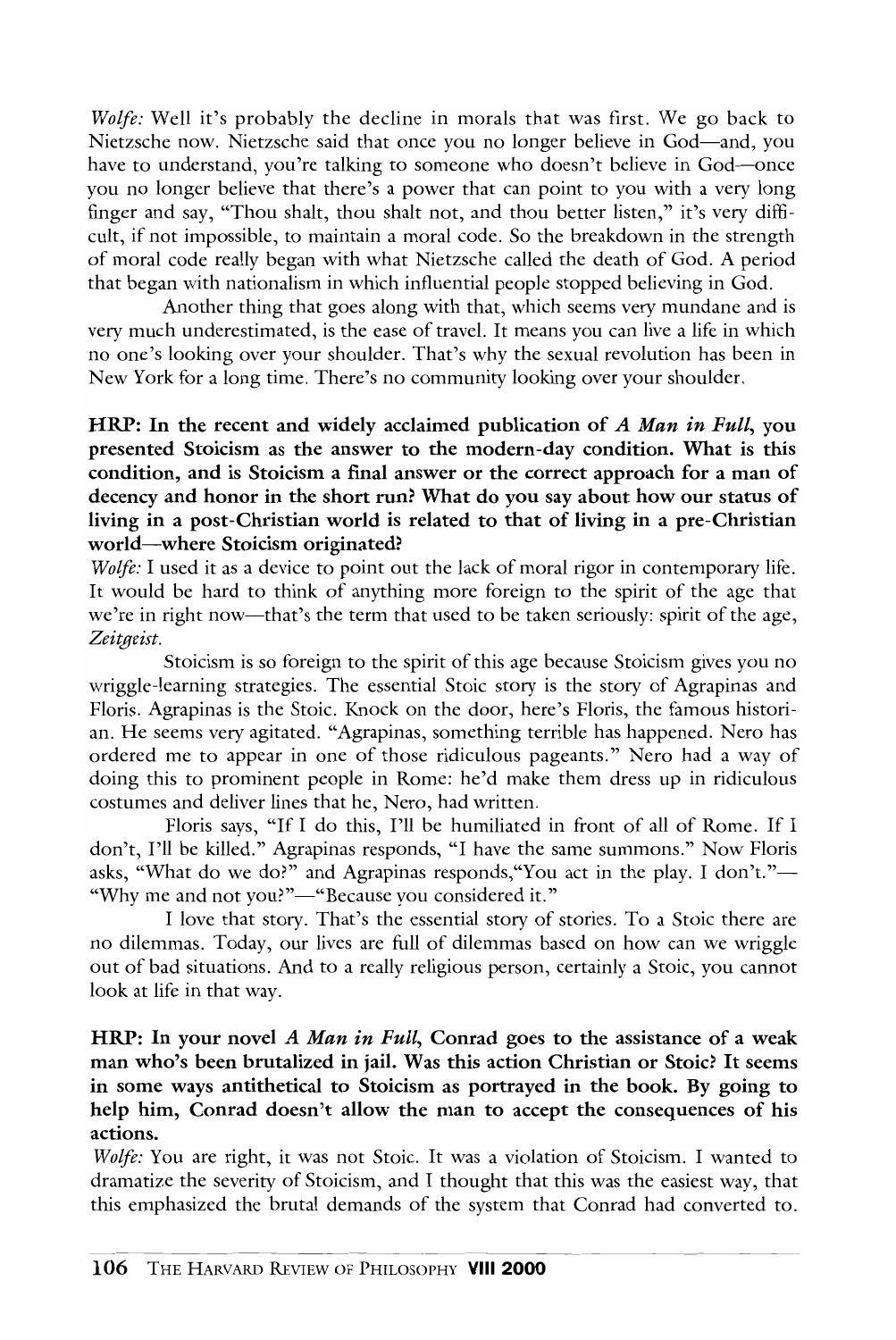Douglas Copland, who coined the phrase "Generation X," claims that this generation, the first generation after God, still has Christian compassion. Now Conrad doesn't know about Christianity; he doesn't even have the idea of praying. He starts praying but doesn't know what he's doing. He tries to become Stoic, but he still retains Christian compassion. And that's where Conrad is trom, the first generation after God.

#### HRP: On the idea of the post-Christian world: if what you say is true, what do you feel will be the consequences of this loss?

*Wolfe:* When Nietzsche said that God is dead, he also said, "I'm now willing to give you the history of the next two centuries." He said that since God is dead the faith that men formerly put in God they will put into barbaric, nationalistic brotherhood, which foreshadowed Nazism and Communism.

He said that there would be wars catastrophic beyond all imagination. He said, "Wars such as the world has never seen." And he said there would be, within the intellectual world, a mood of universal skepticism, cynicism, irony, and contempt. Further, he

*Ge01;ge Bernard Shaw was probably the greatest dramatist of idea. He had the magic gift for presenting complex ideas in a wholly engaging dramatic form.* 

claimed, humans would be looked upon as beasts, not made in the image of God.

# HRP: What did Nietzsche say would happen next?

*Wolfe:* A total eclipse of all values. He said we would limp along the twentieth century on the skeleton of the Christian moral framework of the nineteenth century. We'd get a long way, but towards the end of the century we'd face what we're probably facing now. Neuroscience helps speed up the process because neuroscience docs treat humans as beasts.

#### HRP: For Nietzsche, what would follow the eclipse of all values?

*Wolfe:* Absolute desolation. You have no justification for anything. You see, it's ripping stuff.

# HRP: You're speaking today at Harvard on the theme of manliness, present in *The Bonfire of the Vanities* and *A Man in Full,* which seems to be a thread in your work. Could you tell us your conception of manliness in the modern world?

*Woije:* Manliness is tremendously devalued today in America. That's not true for some other parts of the world, but it is true here. Whether it's genetic or otherwise, the male psyche, the need to show manliness, has never stopped. It is the need to prove strength. I'm using it as an urge, a drive.

I love the term "dissing," which only entered the written language in 1988. It's been street language for some time, I don't know when it started. It's the